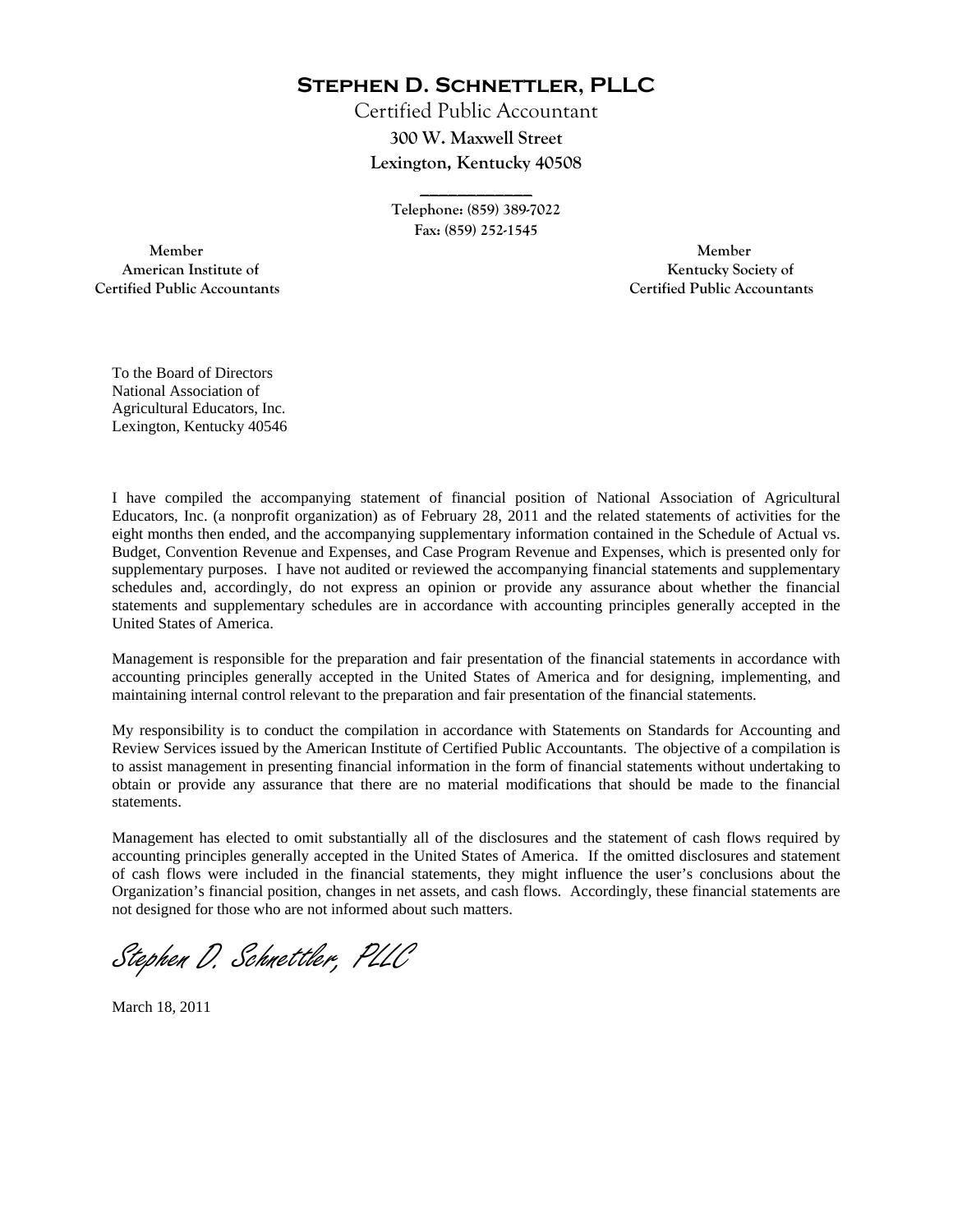# NATIONAL ASSOCIATION OF AGRICULTURAL EDUCATORS, INC. **Statement of Financial Position** February 28, 2011

| <b>ASSETS</b>                           |               |
|-----------------------------------------|---------------|
| Cash on deposit                         | \$<br>155,428 |
| Cash on deposit - CASE Program          | 50,479        |
| Investments - operating fund            | 422,743       |
| Investments - life membership fund      | 158,415       |
| Investments - reserve fund              | 105,782       |
| Accounts receivable                     | 56,257        |
| Prepaid expenses                        | 31,042        |
| Property and equipment                  | 13,195        |
| <b>TOTAL ASSETS</b>                     | \$<br>993,341 |
| <b>LIABILITIES AND NET ASSETS</b>       |               |
| <b>LIABILITIES</b>                      |               |
| Accounts payable                        | \$<br>11,995  |
| Accrued leave payable                   | 21,314        |
| Other current liabilities               | 2,466         |
| <b>TOTAL LIABILITIES</b>                | 35,775        |
| <b>NET ASSETS</b>                       |               |
| Unrestricted net assets:                |               |
| Current operation                       | 662,059       |
| Board designated for special purposes   | 122,408       |
| Temporarily restricted net assets       | 1,909         |
| <b>CASE Project</b>                     | 171,190       |
| <b>TOTAL NET ASSETS</b>                 | 957,566       |
| <b>TOTAL LIABILITIES AND NET ASSETS</b> | \$<br>993,341 |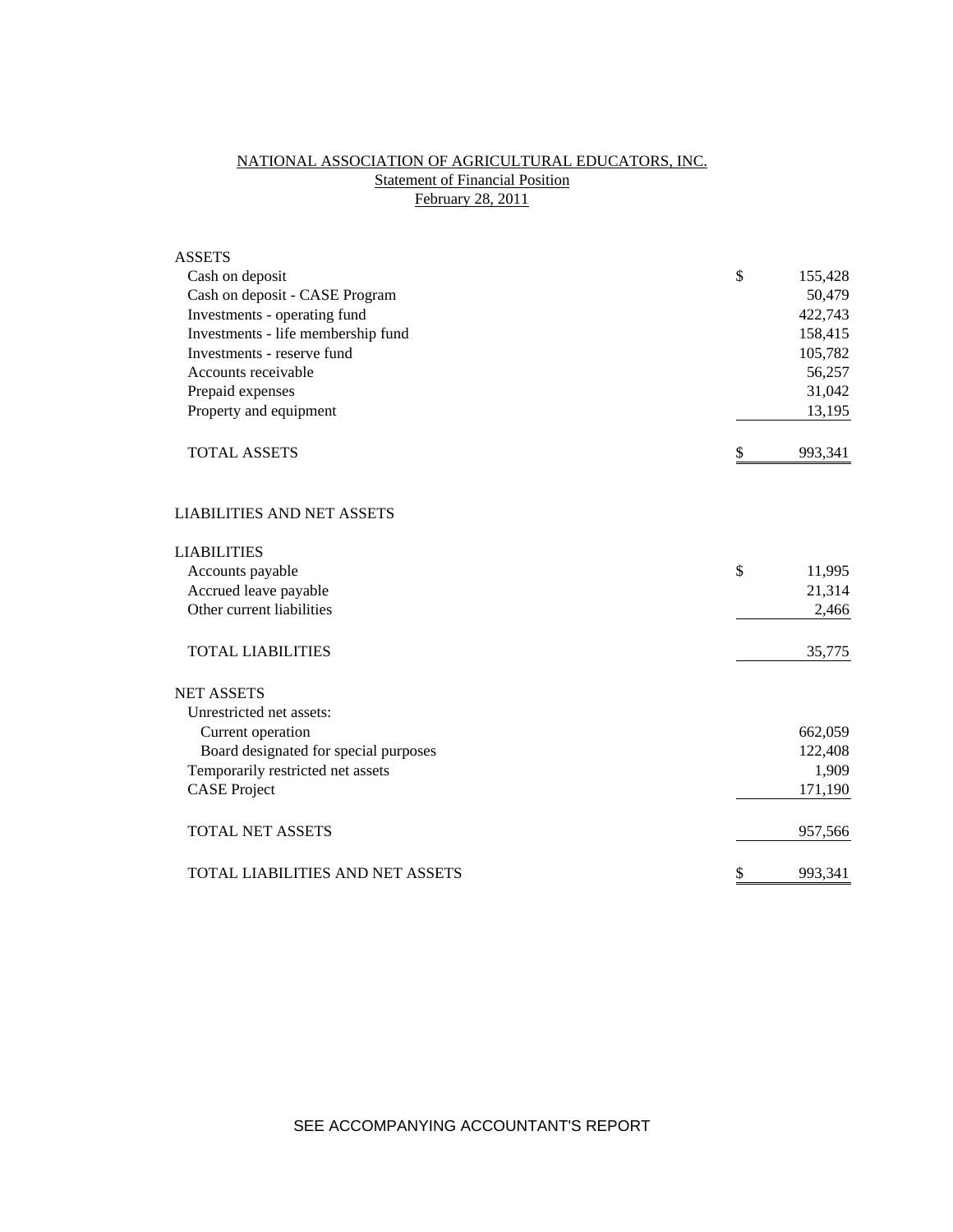#### NATIONAL ASSOCIATION OF AGRICULTURAL EDUCATORS, INC. **Statement of Activities** For the Eight Months Ended February 28, 2011

|                                       |         | Unrestricted |    |            |             |      |            |    |           |  |
|---------------------------------------|---------|--------------|----|------------|-------------|------|------------|----|-----------|--|
|                                       | Current |              |    | Board      | Temporarily | CASE |            |    |           |  |
|                                       |         | Operations   |    | Designated | Restricted  |      | Project    |    | Total     |  |
| Revenue, Gains and Losses             |         |              |    |            |             |      |            |    |           |  |
| Membership dues                       | \$      | 326,070      | \$ | 3.600      | \$          | \$   |            | \$ | 329,670   |  |
| Convention registration               |         | 99,693       |    |            |             |      |            |    | 99,693    |  |
| Sponsorship and awards                |         | 54,214       |    |            |             |      |            |    | 54,214    |  |
| Merchandise sales                     |         | 4,152        |    |            |             |      |            |    | 4,152     |  |
| Contributions                         |         |              |    |            | 49          |      |            |    | 49        |  |
| Management fees                       |         | 57,657       |    |            |             |      |            |    | 57,657    |  |
| Net realized and unrealized           |         |              |    |            |             |      |            |    |           |  |
| gains (losses) on securities          |         | 106,284      |    |            |             |      |            |    | 106,284   |  |
| Interest and dividends                |         | 7,541        |    |            |             |      |            |    | 7,541     |  |
| FFA Foundation projects               |         | 67,115       |    |            |             |      |            |    | 67,115    |  |
| CASE Program income                   |         |              |    |            |             |      | 283,845    |    | 283,845   |  |
| Other income                          |         | 83,897       |    |            |             |      |            |    | 83,897    |  |
| Total Revenue, Gaines and Losses      |         | 806,623      |    | 3,600      | 49          |      | 283,845    |    | 1,094,117 |  |
| Net Assets Released from Restrictions |         |              |    |            |             |      |            |    |           |  |
| Total Revenue, Gains and Losses       |         |              |    |            |             |      |            |    |           |  |
| and Reclassifications                 |         | 806,623      |    | 3,600      | 49          |      | 283,845    |    | 1,094,117 |  |
| <b>Expenses</b>                       |         |              |    |            |             |      |            |    |           |  |
| General expenses                      |         | 431,636      |    |            |             |      |            |    | 431,636   |  |
| FFA Foundation projects               |         | 64,264       |    |            |             |      |            |    | 64,264    |  |
| Case Program expenses                 |         | L.           |    |            |             |      | 423,860    |    |           |  |
| Convention expenses                   |         | 119,730      |    |            |             |      |            |    | 119,730   |  |
| Total expenses                        |         | 615,630      |    |            |             |      | 423,860    |    | 615,630   |  |
| INCREASE (DECREASE) IN NET ASSETS     |         | 190,993      |    | 3,600      | 49          |      | (140, 015) |    | 54,627    |  |
| NET ASSETS AT BEGINNING OF PERIOD     |         | 471,066      |    | 118,808    | 1,860       |      | 311,205    |    | 902,939   |  |
| NET ASSETS AT END OF PERIOD           | \$      | 662,059      | \$ | 122,408    | 1,909<br>\$ | \$   | 171,190    | \$ | 957,566   |  |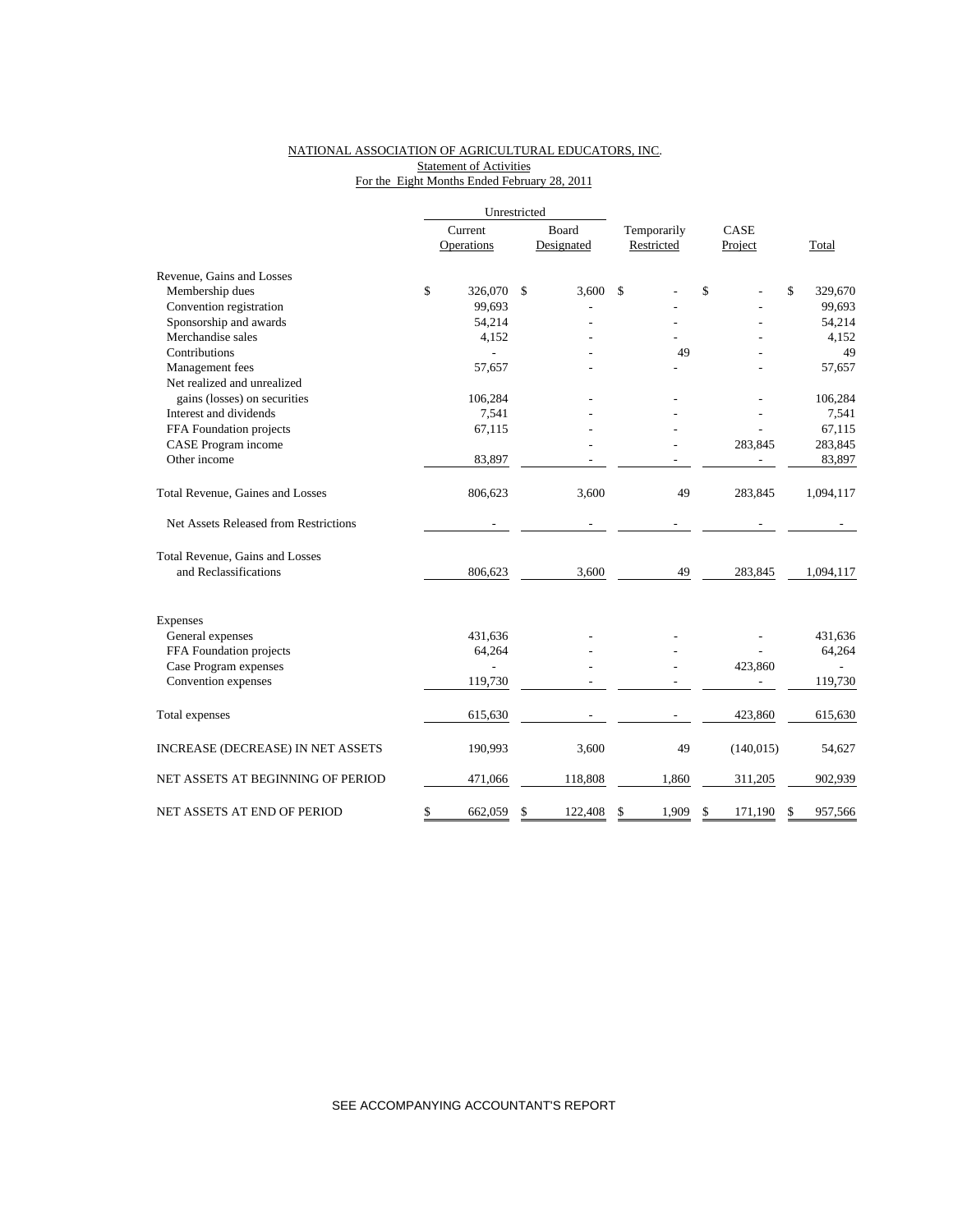### NATIONAL ASSOCIATION OF AGRICULTURAL EDUCATORS, INC. Schedule of Actual vs. Budget<br>For the One and Eight Months Ended February 28, 2011

|                                                              | <b>MONTH</b><br><b>ACTUAL</b> |                | <b>MONTH</b><br><b>BUDGET</b> | <b>MONTH</b><br><b>SVARIANCE</b> | YEAR TO DATE<br><b>ACTUAL</b> | <b>YEAR</b><br><b>BUDGET</b> | <b>YEAR</b><br><b><i>SVARIANCE</i></b> |
|--------------------------------------------------------------|-------------------------------|----------------|-------------------------------|----------------------------------|-------------------------------|------------------------------|----------------------------------------|
| <b>REVENUE</b>                                               |                               | 23,900 \$      |                               |                                  |                               |                              |                                        |
| Member dues<br>Corporate membership dues<br><b>NSTA Dues</b> | S                             | 1,500          | 32,438 \$<br>2,375<br>$\sim$  | $(8,538)$ \$<br>(875)            | 309,920 \$<br>19,750<br>832   | 389,250<br>28,500            | s<br>(79, 330)<br>(8,750)<br>832       |
| Delmar scholarships                                          |                               |                | 625                           | (625)                            |                               | 7,500                        | (7,500)                                |
| Foundation management fees                                   |                               | (310)          | 2,417                         | (2, 727)                         | 57,657                        | 29,000                       | 28,657                                 |
| MBNA affinity credit card program                            |                               |                |                               |                                  |                               |                              |                                        |
| Toyota vehicle lease management fee                          |                               |                | ÷,                            | ÷,                               |                               |                              | ×.                                     |
| Interest and dividends                                       |                               | 10             | 500                           | (490)                            | 4,801                         | 6,000                        | (1, 199)                               |
| Net realized and unrealized                                  |                               |                |                               |                                  |                               |                              |                                        |
| gains (losses) on securities                                 |                               | 18,403         | 1,250                         | 17,153                           | 106,284                       | 15,000                       | 91,284                                 |
| Merchandise sales                                            |                               | 98             | 708                           | (610)                            | 4,152                         | 8,500                        | (4, 348)                               |
| Investment income, Life Fund                                 |                               | 70             | 125                           | (55)                             | 2,740                         | 1,500                        | 1,240                                  |
| Contributions, Legislative Fund                              |                               |                |                               |                                  | 49                            |                              | 49                                     |
| Miscellaneous income                                         |                               | 3,000          |                               | 3,000                            | 6,000                         |                              | 6,000                                  |
| National Teach Ag Campaign                                   |                               | 702            |                               | 702                              | 23,754                        |                              | 23,754                                 |
| Teacher crisis fund                                          |                               |                |                               | $\bar{a}$                        | 1,732                         |                              | 1,732                                  |
| Risk management education                                    |                               |                |                               | ÷.                               | $\bar{a}$                     |                              | ÷                                      |
| AEM business manager stipend                                 |                               |                | 333                           | (333)                            | $\overline{\phantom{a}}$      | 4,000                        | (4,000)                                |
| Lifetime achievement awards                                  |                               |                | 279                           | (279)                            |                               | 3,350                        | (3,350)                                |
| GMAC SmartEdge program                                       |                               |                | 3,417                         | (3, 417)                         | $\overline{\phantom{a}}$      | 41,000                       | (41,000)                               |
| Webinar revenue                                              |                               | 1,057          | 1,367<br>÷                    | (1, 367)                         | 15,856                        | 16,400                       | (16, 400)                              |
| DuPont Agrisciense<br>FFA Foundation project - TTTK          |                               |                | 4,025                         | 1,057<br>(4,025)                 | 39,157                        | 48,300                       | 15,856<br>(9, 143)                     |
| FFA Foundation project - OPAP                                |                               |                | 997                           | (997)                            | 4,305                         | 11,965                       | (7,660)                                |
| FFA Foundation project - OMSP                                |                               |                | 946                           | (946)                            | 7,009                         | 11,350                       | (4, 341)                               |
| FFA Foundation project - OT                                  |                               |                | 997                           | (997)                            | 5,898                         | 11,965                       | (6,067)                                |
| FFA Foundation project - OYM                                 |                               |                | 946                           | (946)                            | 5,952                         | 11,350                       | (5, 398)                               |
| FFA Foundation project - Greenhouse                          |                               |                |                               |                                  | $\sim$                        | ٠                            | ÷                                      |
| FFA Foundation teacher workshop                              |                               |                |                               |                                  | 1,098                         |                              | 1,098                                  |
| FFA Foundation internet café                                 |                               |                |                               |                                  | 2,484                         | ä,                           | 2,484                                  |
| FFA Foundation Pfizer classroom                              |                               |                |                               |                                  | 1,212                         |                              | 1,212                                  |
| CASE program net income                                      |                               | (17, 405)      |                               | (17, 405)                        | (140, 015)                    |                              | (140, 015)                             |
| Convention net income                                        |                               | (4,002)        | 4,767                         | (8,769)                          | 69,900                        | 50,209                       | 19,691                                 |
| <b>TOTAL REVENUE</b>                                         |                               | 27,023         | 58,512                        | (31, 489)                        | 550,527                       | 695,139                      | (144, 612)                             |
| <b>EXPENSES</b>                                              |                               |                |                               |                                  |                               |                              |                                        |
| <b>Salaries</b>                                              |                               | 16,152         | 21,666                        | (5,514)                          | 176,215                       | 259,994                      | (83, 779)                              |
| Taxes and benefits                                           |                               | 4,137          | 5,546                         | (1, 409)                         | 42,185                        | 66,551                       | (24, 366)                              |
| Computer service                                             |                               | 635            | 83                            | 552                              | 2,509                         | 1,000                        | 1,509                                  |
| Telephone                                                    |                               | 458            | 333                           | 125                              | 3,065                         | 4,000                        | (935)                                  |
| Accounting                                                   |                               | 475            | 1,033                         | (558)                            | 3,800                         | 12,400                       | (8,600)                                |
| Depreciation                                                 |                               | 386            | 583                           | (197)                            | 3,087                         | 7,000                        | (3,913)                                |
| Rent                                                         |                               |                | 625                           | (625)                            | 7,500                         | 7,500                        | $\sim$                                 |
| Insurance                                                    |                               | 382            | 500                           | (118)                            | 4,569                         | 6,000                        | (1, 431)                               |
| Legal                                                        |                               | ÷,             | 83                            | (83)                             | 1,744                         | 1,000                        | 744                                    |
| Office Supplies                                              |                               | 58             | 417                           | (359)                            | 4,082                         | 5,000                        | (918)                                  |
| Bank charges and investment fees                             |                               | ä,             | 8                             | (8)                              | $\sim$                        | 100                          | (100)                                  |
| Printing, general                                            |                               | 27             | 417                           | (390)                            | 2,747                         | 5,000                        | (2, 253)                               |
| Staff training                                               |                               |                | 83                            | (83)                             | 24                            | 1,000                        | (976)                                  |
| Taxes and licenses                                           |                               | 25             | 5                             | 20                               | 52                            | 60                           | (8)                                    |
| Membership and contributions                                 |                               | 1,840          | 1,250                         | 590                              | 19,157                        | 15,000                       | 4,157                                  |
| Travel, staff                                                |                               | 1,595          | 1,856                         | (261)                            | 10,500                        | 22,275                       | (11, 775)                              |
| Promotion and marketing                                      |                               |                | 2,083                         | (2,083)                          | 7,707                         | 25,000                       | (17, 293)                              |
| Merchandise and diaries                                      |                               | 535            | 833                           | (298)                            | 2,545                         | 10,000                       | (7, 455)                               |
| Photocopying                                                 |                               |                | 8                             | (8)                              | 210                           | 100                          | 110                                    |
| Postage, general                                             |                               | 183            | 333                           | (150)                            | 4,378                         | 4,000                        | 378                                    |
| Professional liability insurance                             |                               |                | 3,093                         | (3,093)                          | 37,415                        | 37,110                       | 305                                    |
| Public relations                                             |                               |                | $42\,$                        | (42)                             | 50                            | 500                          | (450)                                  |
| Scholarships                                                 |                               |                | 938<br>833                    | (938)                            | 12,000                        | 11,250                       | 750                                    |
| Travel, regional secretaries<br>Travel, board of directors   |                               | 238            | 2,917                         | (595)                            | 5,638                         | 10,000                       | (4, 362)                               |
| Nat'l Teach Ag Campaign                                      |                               | 2,378<br>1,231 | $\sim$                        | (539)<br>1,231                   | 15,050<br>28,891              | 35,000                       | (19,950)<br>28,891                     |
| FFA Foundation project - TTTK                                |                               | 7,137          | 4,025                         | 3,112                            | 36,846                        | ٠<br>48,300                  | (11, 454)                              |
| FFA Foundation project - OPAP                                |                               | $\bar{a}$      | 997                           | (997)                            | 4,305                         | 11,965                       | (7,660)                                |
| FFA Foundation project - OMSP                                |                               |                | 946                           | (946)                            | 7,009                         | 11,350                       | (4, 341)                               |
| FFA Foundation project - OT                                  |                               |                | 997                           | (997)                            | 5,750                         | 11,965                       | (6,215)                                |
| FFA Foundation project - OYM                                 |                               | 1,577          | 946                           | 631                              | 5,552                         | 11,350                       | (5,798)                                |
| FFA Foundation project - Greenhouse                          |                               |                |                               | $\sim$                           | $\overline{\phantom{a}}$      |                              | $\bar{a}$                              |
| FFA Foundation project - LAA                                 |                               |                |                               |                                  | 155                           | ÷.                           | 155                                    |
| FFA Foundation project - Smart Edge                          |                               |                |                               |                                  | 400                           |                              | 400                                    |
| FFA Foundation teacher workshop                              |                               |                |                               |                                  | 216                           |                              | 216                                    |
| FFA Foundation internet café                                 |                               |                |                               |                                  | 2,484                         |                              | 2,484                                  |
| FFA Teachers world                                           |                               |                |                               |                                  | 1,547                         |                              |                                        |
|                                                              |                               |                |                               |                                  |                               |                              |                                        |

(Continued)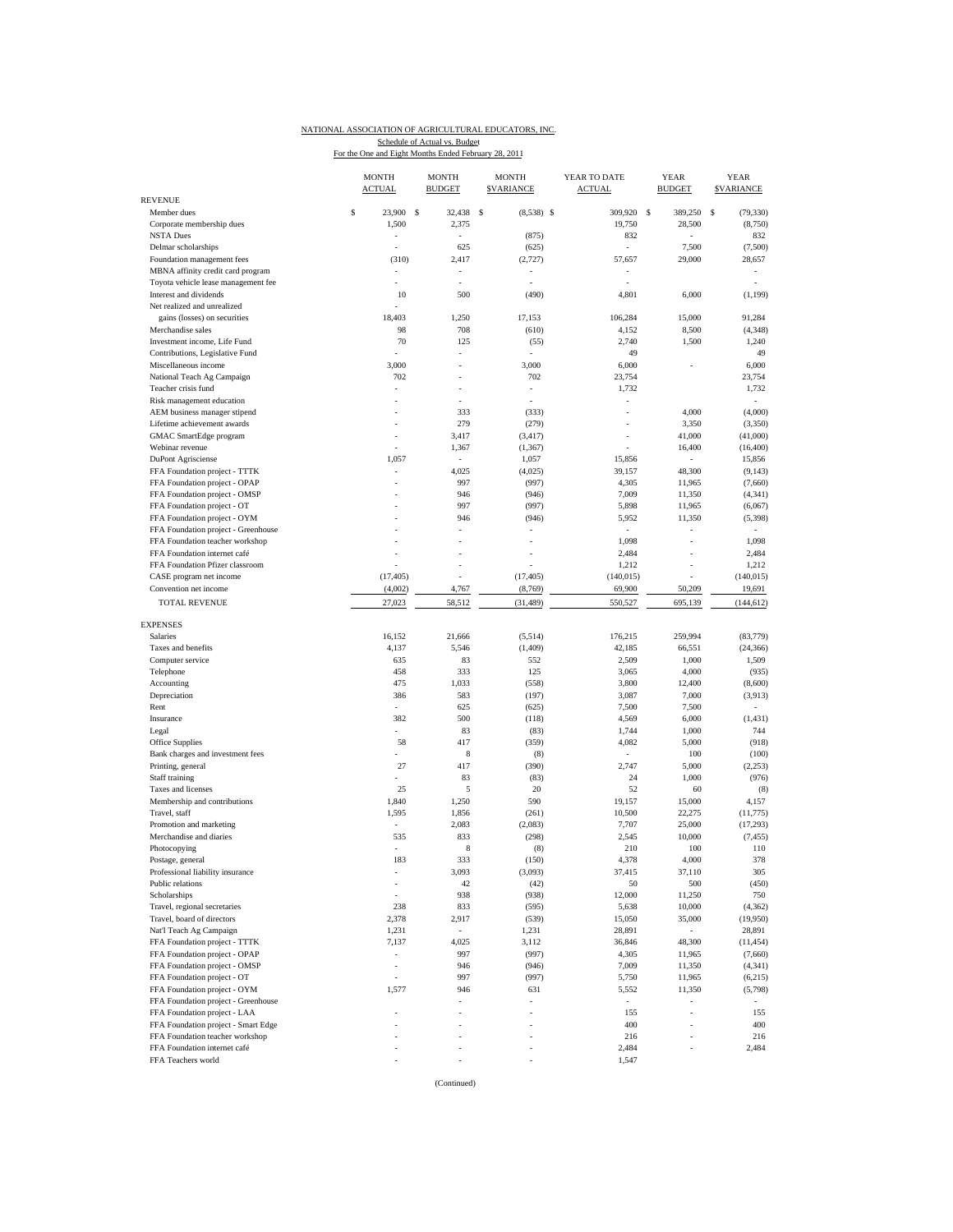### NATIONAL ASSOCIATION OF AGRICULTURAL EDUCATORS, INC. Schedule of Actual vs. Budget<br>For the One and Eight Months Ended February 28, 2011

|                                 | <b>MONTH</b>             | <b>MONTH</b>                 | <b>MONTH</b>        | YEAR TO DATE  | <b>YEAR</b>              | <b>YEAR</b>       |
|---------------------------------|--------------------------|------------------------------|---------------------|---------------|--------------------------|-------------------|
|                                 | <b>ACTUAL</b>            | <b>BUDGET</b>                | <b>SVARIANCE</b>    | <b>ACTUAL</b> | <b>BUDGET</b>            | <b>\$VARIANCE</b> |
| Lifeteime acheivement           | $\overline{\phantom{a}}$ | 279                          | (279)               |               | 3,350                    | (3,350)           |
| DuPont Agriscience              | 2,777                    | $\overline{\phantom{a}}$     | 2.777               | 15,854        | ۰                        | 15,854            |
| <b>GMAC</b> SmartEdge program   |                          | 833                          | (833)               | ۰.            | 10,000                   | (10,000)          |
| NPS expense                     | 7.040                    | 667                          | 6,373               | 7.040         | 8,000                    | (960)             |
| Webinar expense                 | 99                       | 292                          | (193)               | 792           | 3,500                    | (2,708)           |
| Teacher crisis fund             | 1.000                    | ٠                            | 1,000               | 2,500         | 8,000                    | (5,500)           |
| Communities of practice expense | $\overline{\phantom{a}}$ | ۰                            | ۰.                  | 9.239         |                          | 9.239             |
| Substitute teacher hire behinds | $\overline{\phantom{a}}$ | 333                          | (333)               | ۰             | 4,000                    | (4,000)           |
| NSTA dues                       | $\sim$                   | $\overline{\phantom{a}}$     | ٠                   | 896           | $\overline{\phantom{a}}$ | 896               |
| Miscellaneous                   | $\overline{\phantom{a}}$ | $\qquad \qquad \blacksquare$ |                     | 195           | ٠                        | 195               |
| <b>TOTAL EXPENSES</b>           | 50,365                   | 55,883                       | (5,518)             | 495,900       | 678,620                  | (184, 267)        |
| <b>NET INCOME (LOSS)</b>        | (23, 342)                | 2,629<br>S.                  | $(25,971)$ \$<br>S. | 54,627        | 16,519<br>S              | 39,655<br>s       |

SEE ACCOMPANYING ACCOUNTANT'S REPORT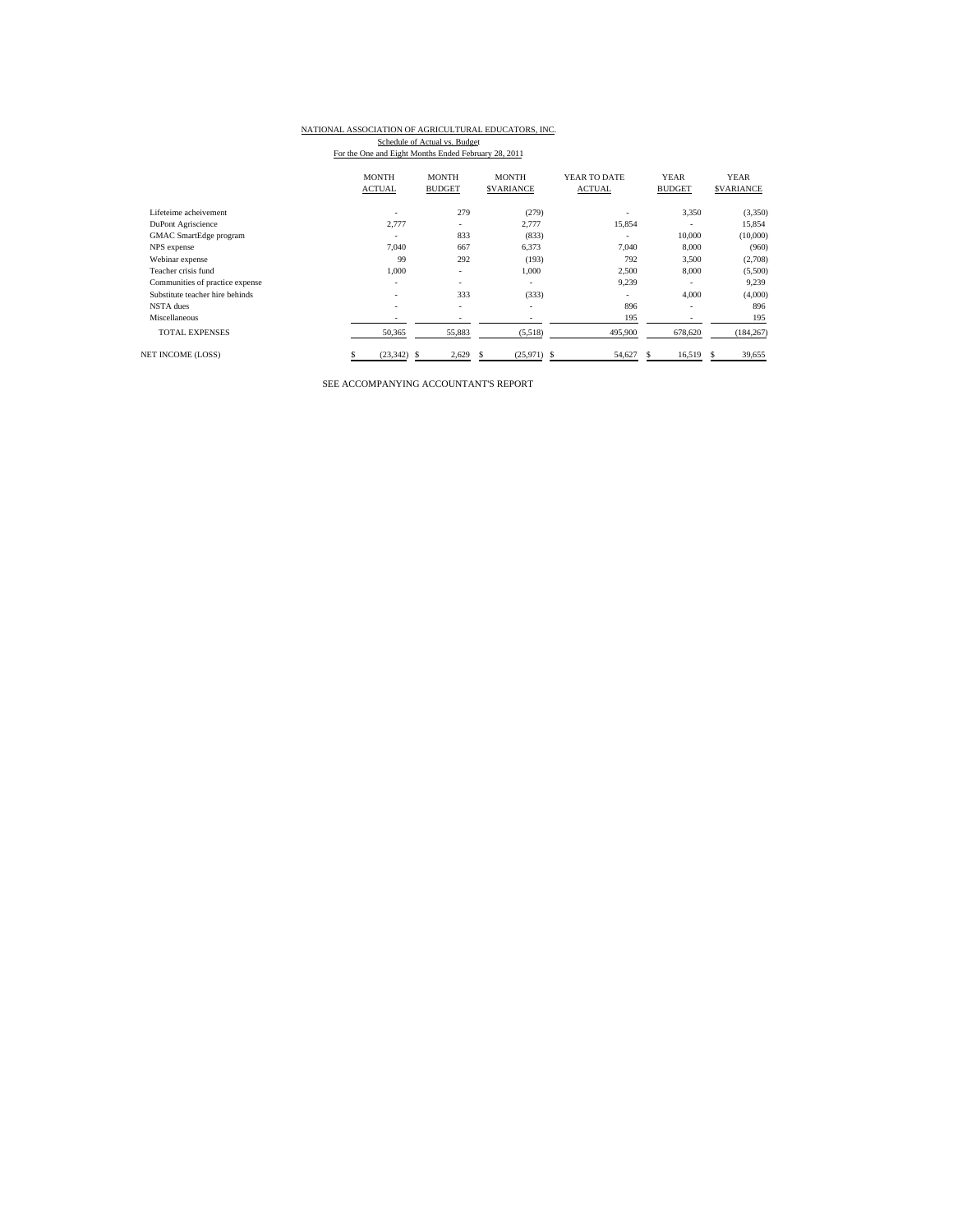## NATIONAL ASSOCIATION OF AGRICULTURAL EDUCATORS, INC. Schedule of Convention Revenue and Expenses

For the One and Eight Months Ended February 28, 2011

|                                           | <b>MONTH</b><br><b>ACTUAL</b> | <b>MONTH</b><br><b>BUDGET</b> | <b>MONTH</b><br><b>SVARIANCE</b> | YEAR TO DATE<br><b>ACTUAL</b> |     | <b>YEAR</b><br><b>BUDGET</b> |    | <b>YEAR</b><br><b>\$VARIANCE</b> |
|-------------------------------------------|-------------------------------|-------------------------------|----------------------------------|-------------------------------|-----|------------------------------|----|----------------------------------|
| <b>REVENUE</b>                            |                               |                               |                                  |                               |     |                              |    |                                  |
| Convention, registration                  | \$<br>4,234                   | \$<br>6,975                   | \$<br>$(2,741)$ \$               | 99,693                        | -\$ | 83,699                       | \$ | 15,994                           |
| Convention, tickets/workshops             |                               |                               |                                  |                               |     |                              |    |                                  |
| Convention, trade show                    |                               |                               |                                  | 1,500                         |     |                              |    | 1,500                            |
| Convention - Ideas Unlimited              |                               |                               |                                  | ٠                             |     |                              |    |                                  |
| Convention - Teacher Mentor               |                               |                               |                                  | 5,000                         |     |                              |    | 5,000                            |
| Convention scholarship fund               |                               |                               |                                  | 1,813                         |     | 2,000                        |    | (187)                            |
| Convention, sponsorships - FFA Foundation |                               | 2,083                         | (2,083)                          | 27,410                        |     | 25,000                       |    | 2,410                            |
| Convention, host state social             |                               | ÷,                            | L.                               | ٠                             |     |                              |    |                                  |
| Convention, sponsorships                  |                               | 2,079                         | (2,079)                          | 54,214                        |     | 24,950                       |    | 29,264                           |
| <b>TOTAL REVENUE</b>                      | 4,234                         | 11,137                        | (6,903)                          | 189,630                       |     | 135,649                      |    | 53,981                           |
| <b>EXPENSES</b>                           |                               |                               |                                  |                               |     |                              |    |                                  |
| Convention, plaques and trophies          |                               | 125                           | (125)                            | 2,077                         |     | 1,500                        |    | 577                              |
| Convention, printing                      |                               | 167                           | (167)                            | 394                           |     | 2,000                        |    | (1,606)                          |
| Convention, miscellaneous                 |                               | 83                            | (83)                             | (75)                          |     | 1,000                        |    | (1,075)                          |
| Convention, awards                        |                               | Ĭ.                            | L.                               | 8,340                         |     | 9,000                        |    | (660)                            |
| Convention, photography                   |                               | $\overline{a}$                |                                  | 72                            |     | $\overline{\phantom{a}}$     |    | 72                               |
| Conventions, meal functions               |                               | 1,000                         | (1,000)                          | 45,878                        |     | 12,000                       |    | 33,878                           |
| Convention, promotion and marketing       |                               | 83                            | (83)                             | ٠                             |     | 1,000                        |    | (1,000)                          |
| Convention, postage and shipping          | 471                           | 167                           | 304                              | 5,183                         |     | 2,000                        |    | 3,183                            |
| Convention, equipment rental              |                               | 667                           | (667)                            | 20,139                        |     | 8,000                        |    | 12,139                           |
| Convention, workshops                     |                               |                               |                                  |                               |     |                              |    |                                  |
| Convention, host state social             |                               |                               |                                  |                               |     |                              |    |                                  |
| Convention, speakers                      |                               |                               |                                  |                               |     |                              |    |                                  |
| Convention, trade show expense            |                               |                               |                                  |                               |     |                              |    |                                  |
| Convention, tour expenses                 |                               |                               |                                  |                               |     |                              |    |                                  |
| Convention, committee expense             |                               | 245                           | (245)                            | 1,681                         |     | 2,940                        |    | (1,259)                          |
| Convention, sponsorships - FFA Foundation | 7.765                         | 2,083                         | 5,682                            | 7,765                         |     | 25,000                       |    | (17, 235)                        |
| Convention, travel/board of directors     |                               | 1,000                         | (1,000)                          | 11,586                        |     | 12,000                       |    | (414)                            |
| Convention, staff travel                  |                               | 750                           | (750)                            | 16,690                        |     | 9,000                        |    | 7,690                            |
| Convention, other travel                  |                               | $\overline{\phantom{a}}$      |                                  | $\overline{\phantom{a}}$      |     | $\overline{\phantom{a}}$     |    |                                  |
| <b>TOTAL EXPENSES</b>                     | 8,236                         | 6,370                         | 1,866                            | 119,730                       |     | 85,440                       |    | 34,290                           |
| NET INCOME (LOSS)                         | \$<br>(4,002)                 | \$<br>4,767                   | \$<br>(8,769)                    | \$<br>69,900                  | \$  | 50,209                       | S  | 19,691                           |